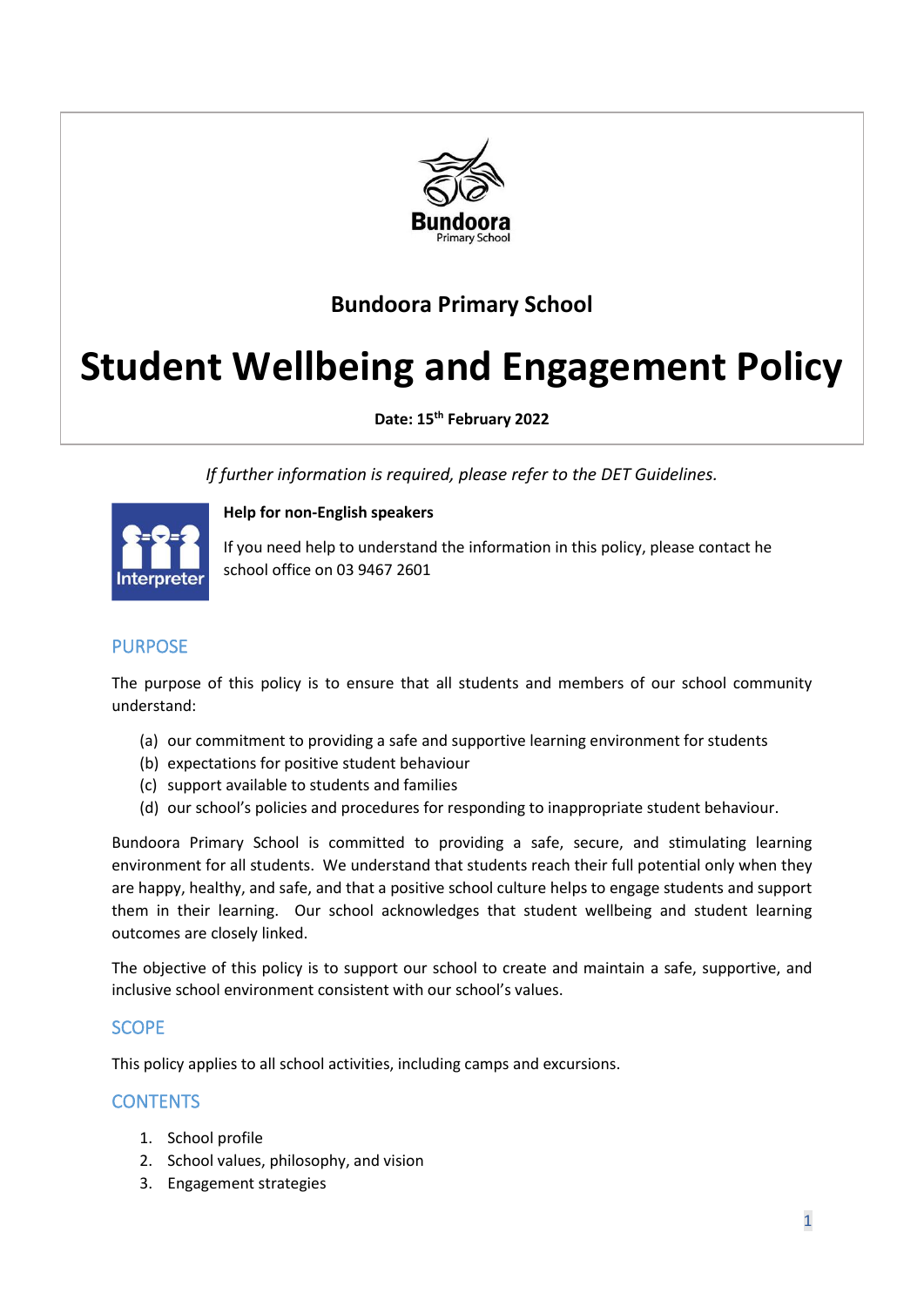- 4. Identifying students in need of support
- 5. Student rights and responsibilities
- 6. Student behavioural expectations
- 7. Engaging with families
- 8. Evaluation

# **POLICY**

#### School profile

Bundoora Primary School was established in the late 1960's and is situated in the residential suburb of Bundoora, in the north-east of Melbourne. Bordering Gresswell Forest and Bundoora Secondary College campus, our school is also close to La Trobe and RMIT University.

Our school's enrolment currently stands around 300. With students from diverse backgrounds, each child's individuality is recognised and celebrated. We seek to nurture happy and balanced children through inclusive education. Our school boasts a multicultural and diverse community that is a caring, community environment where all families feel that they belong to something special. We support our families in a variety of ways including wellbeing support, counselling, and the meeting of physical needs. We are also supported by a Regional KESO worker who supports our eleven ATSI students and their families.

Our vibrant specialist programs include AUSLAN, STEM, Visual & Performing Arts and Physical Education. English as an Additional Language (EAL) program also provides opportunities for students to have further focused instruction in English. Bundoora Primary School is proud of its Social Enterprise Program which is an important component of student learning, creating global citizens and community engagement.

Our staff range from new graduates to staff with many years of experience and consists of 1 principal, 1 assistant principal, 1 learning specialist, 10 CT teachers, 8 CT1 teachers, 9 Education Support staff, a business manager, a one office admin.

We have strong partnerships with RMIT and La Trobe, utilising preservice students in a variety of ways including science immersion program and vision screening.

Bundoora PS is about to start stage three of our major works with anticipation, including landscaping, due to finish by 2024.

We strive to provide a nurturing and challenging environment that empowers students to reach their personal best, both academically and socially.

#### School values, philosophy, and vision

Bundoora Primary School's Statement of Values and School Philosophy is integral to the work that we do and is the foundation of our school community. Students, staff, and members of our school community are encouraged to live and demonstrate our core values of respect, resilience, excellence, friendship & cooperation.

Our school's vision is to empower students to reach their personal best, and fully equip them to contribute positively to society as happy, healthy young adults.

Our Statement of Values is available on the Policies page of our website.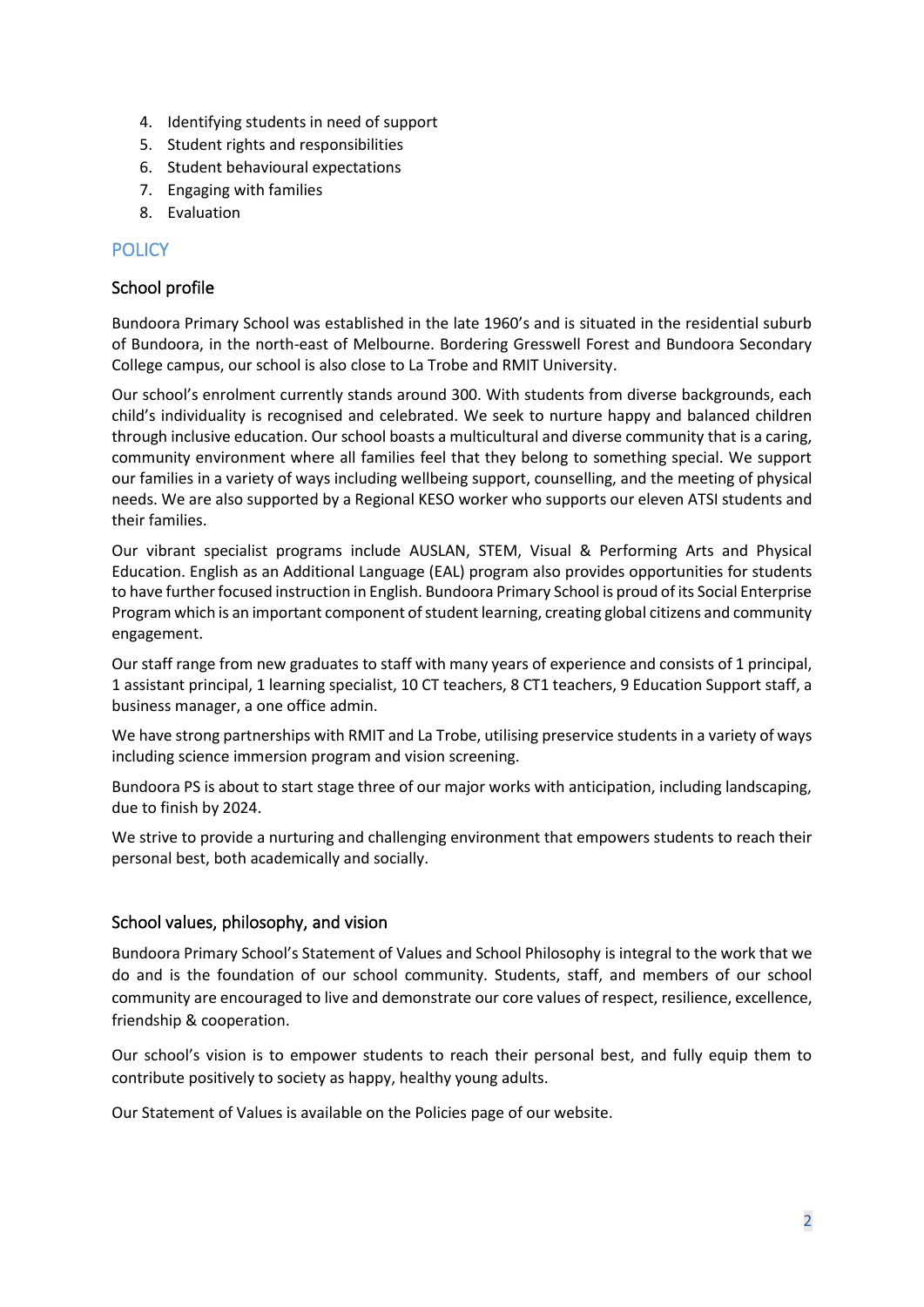# Engagement strategies

Bundoora Primary School has developed a range of strategies to promote engagement, positive behaviour, and respectful relationships for all students in our school. We acknowledge that some students may need extra social, emotional, or educational support at school, and that the needs of students will change over time as they grow and learn.

A summary of our whole school, targeted (year group specific) and individual engagement strategies used by our school is included below:

#### Whole School Strategies

- high and consistent expectations of all staff, students and parents and carers
- prioritise positive relationships between staff and students, recognising the fundamental role this plays in building and sustaining student wellbeing
- creating a culture that is inclusive, engaging, and supportive
- welcoming all parents/carers and being responsive to them as partners in learning
- analysing and being responsive to a range of school data such as attendance, Attitudes to School Survey, parent survey data, student management data and school level assessment data
- teachers at Bundoora Primary School use Victorian Curriculum to ensure an explicit, common, and shared model of instruction to ensure that evidenced-based, high yield teaching practices are incorporated into all lessons
- teachers at Bundoora Primary School adopt a broad range of teaching and assessment approaches to effectively respond to the diverse learning styles, strengths and needs of our students and follow the standards set by the Victorian Institute of Teaching
- our school's Statement of Values are incorporated into our curriculum and promoted to students, staff, and parents so that they are shared and celebrated as the foundation of our school community
- carefully planned transition programs to support students moving into different stages of their schooling
- positive behaviour and student achievement is acknowledged in the classroom, and formally in school assemblies and communication to parents
- monitor student attendance and implement attendance improvement strategies at a wholeschool, cohort, and individual level
- students can contribute to and provide feedback on decisions about school operations through the Student Representative Council and other forums including year group meetings and Peer Support Groups. Students are also encouraged to speak with their teachers, Year Level Coordinator, Assistant Principal and Principal whenever they have any questions or concerns.
- create opportunities for cross—age connections amongst students through school plays, athletics, music programs and peer support programs
- All students can engage with the Primary Wellbeing Coordinator, provisional psychologist, classroom teachers, Assistant Principal and Principal if they would like to discuss a particular issue or feel as though they may need support of any kind. Parental consent is required. We are proud to have an 'open door' policy where students and staff are partners in learning
- we engage in school wide positive behaviour support with our staff and students, which includes programs such as:
	- o Respectful Relationships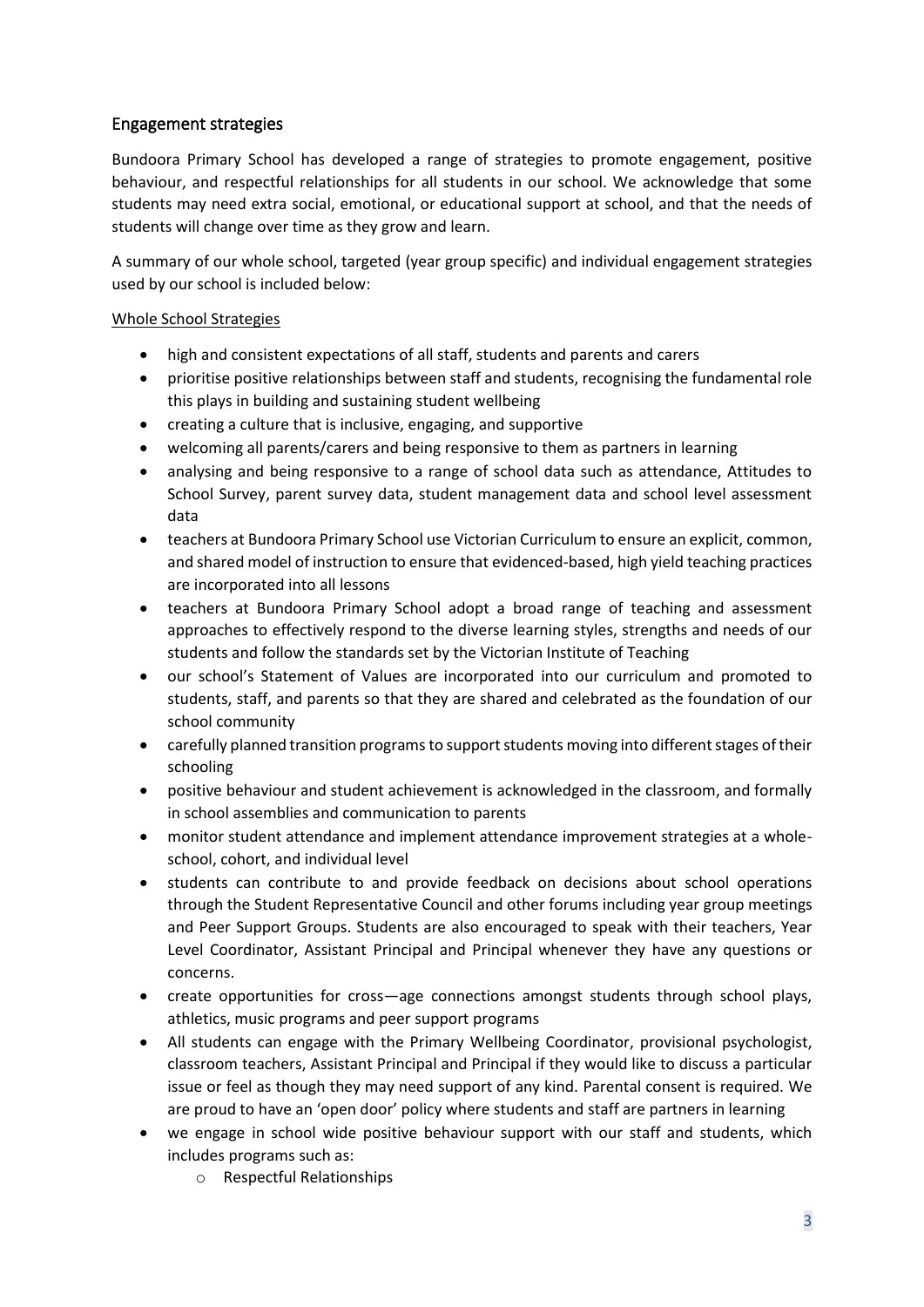- o Bound Back
- o Smiling Minds
- programs, incursions, and excursions developed to address issue specific behaviour (i.e., anger management programs)
- opportunities for student inclusion (i.e., sports teams, clubs, recess, and lunchtime activities)
- buddy programs, peers support programs

#### Targeted

All teaching and non-teaching staff each are responsible for our students. They will act as a point of contact for students who may need additional support

- connect all Koorie students with a Koorie Engagement Support Officer KESO, who will support the students as required and attend SSG meetings as required.
- all Koorie students, students on the PSDMS program and students in Out of Home Care will have an Individual Education Plan. Families of these students will plan and implement a Student Support Group (SSG) and will be referred to Student Support Services for an Educational Needs Assessment as required.
- The PWO and the Wellbeing Team will undertake health promotion, emotional health, and social skills development in response to needs identified by student wellbeing data, classroom teachers or other school staff each year
- staff will apply a trauma-informed approach to working with students who have experienced trauma

#### **Individual**

This section includes student specific strategies and links that may be considered and applied on a case-by-case basis.

- **[Student Support Groups](https://www2.education.vic.gov.au/pal/student-support-groups/policy)**
- [Individual Education Plans](https://www2.education.vic.gov.au/pal/individual-education-plans-ieps/policy)
- [Behaviour -](https://www2.education.vic.gov.au/pal/behaviour-students/policy) Students
- [Behaviour Support Plans](https://www2.education.vic.gov.au/pal/behaviour-students/guidance/6-behaviour-support-plans)
- [Student Support Services](https://www2.education.vic.gov.au/pal/student-support-services/policy)

as well as to other Department programs and services such as:

- [Program for Students with Disabilities](https://www.education.vic.gov.au/school/teachers/learningneeds/Pages/psd.aspx)
- [Mental health toolkit](https://www.education.vic.gov.au/school/teachers/health/mentalhealth/Pages/mentalhealthtoolkit.aspx)
- [headspace](https://www.education.vic.gov.au/school/teachers/health/mentalhealth/Pages/headspace-counselling-secondary.aspx)
- [Navigator](https://www.education.vic.gov.au/school/teachers/behaviour/engagement/Pages/navigator.aspx)
- [LOOKOUT](https://www.education.vic.gov.au/about/programs/Pages/lookout.aspx)

Bundoora Primary School implements a range of strategies that support and promote individual engagement. These can include:

- building constructive relationships with students at risk or students who are vulnerable due to complex individual circumstances
- meeting with student and their parent/carer to talk about how best to help the student engage with school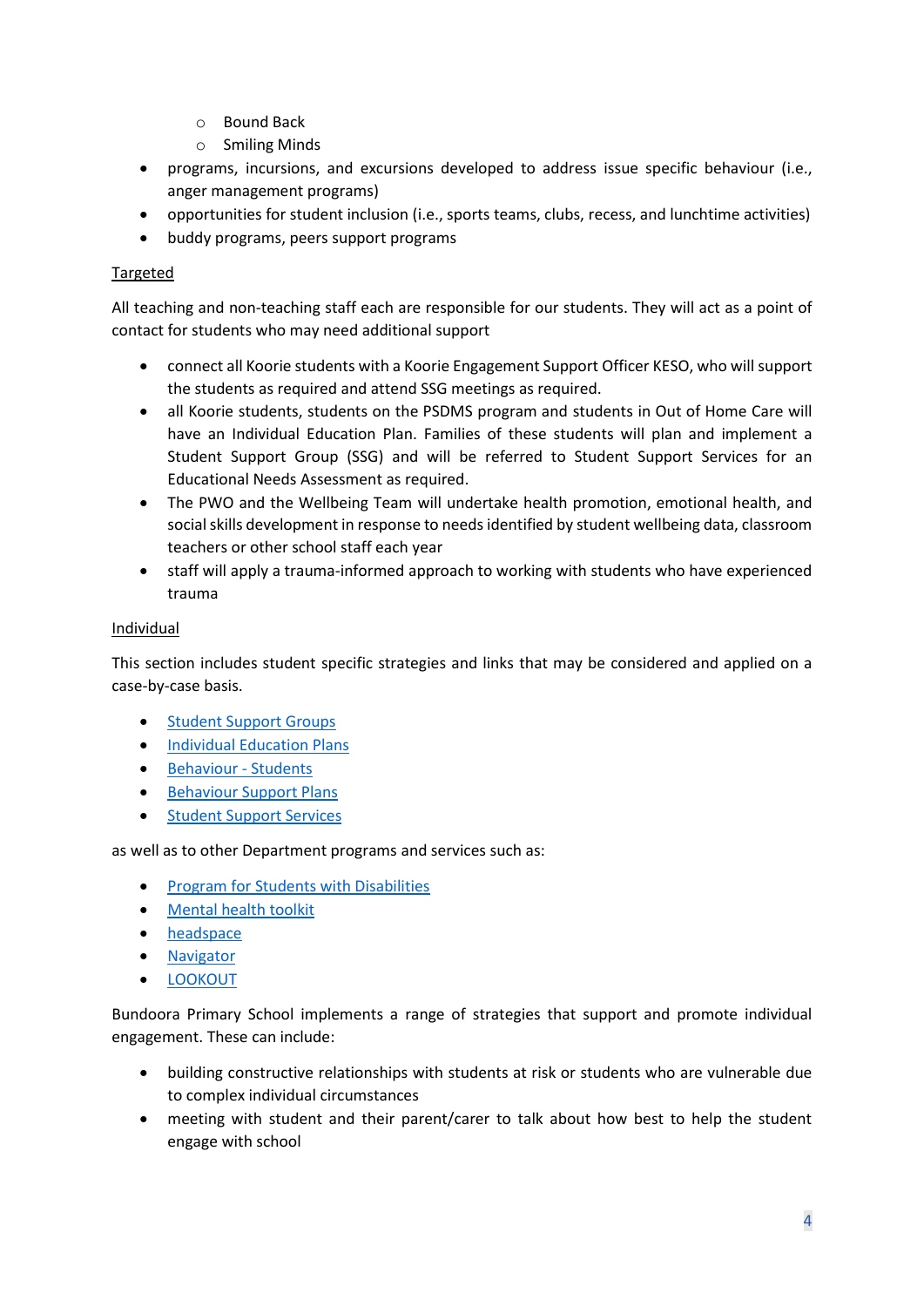- developing an Individual Education Plan, Individual Learning Plan and/or a Behaviour Support Plan
- considering if any environmental changes need to be made, for example changing the classroom set up
- referring the student to:
	- o school-based wellbeing supports
	- o Student Support Services
	- $\circ$  Appropriate external supports such as council-based youth and family services, other allied health professionals, headspace, child, and adolescent mental health services or Child First

Where necessary the school will support the student's family to engage by:

- being responsive and sensitive to changes in the student's circumstances and health and wellbeing
- collaborating, where appropriate and with the support of the student and their family, with any external allied health professionals, services or agencies that are supporting the student
- monitoring individual student attendance and developing an Attendance Improvement Plans in collaboration with the student and their family
- running regular Student Support Group meetings for all students:
	- o with a disability
	- o in Out of Home Care
	- o who identifies as ATSI (Aboriginal and Torres Strati Islander)
	- $\circ$  and with other complex needs that require ongoing support and monitoring.

### Identifying students in need of support

Bundoora Primary School is committed to providing the necessary support to ensure our students are supported intellectually, emotionally, and socially. The Student Wellbeing team and the leadership group plays a significant role in developing and implementing strategies to help identify students in need of support and enhance student wellbeing. Bundoora Primary School will utilise the following information and tools to identify students in need of extra emotional, social, or educational support:

- personal, health and learning information gathered upon enrolment and while the student is enrolled
- attendance records
- academic performance
- observations by school staff such as changes in engagement, behaviour, self-care, social connectedness, and motivation
- engagement with families
- parent or teacher referrals/concerns.

# Student rights and responsibilities

All members of our school community have a right to experience a safe and supportive school environment. We expect that all students, staff, parents, and carers treat each other with respect and dignity. Our school's Statement of Values highlights the rights and responsibilities of members of our community.

Students have the right to: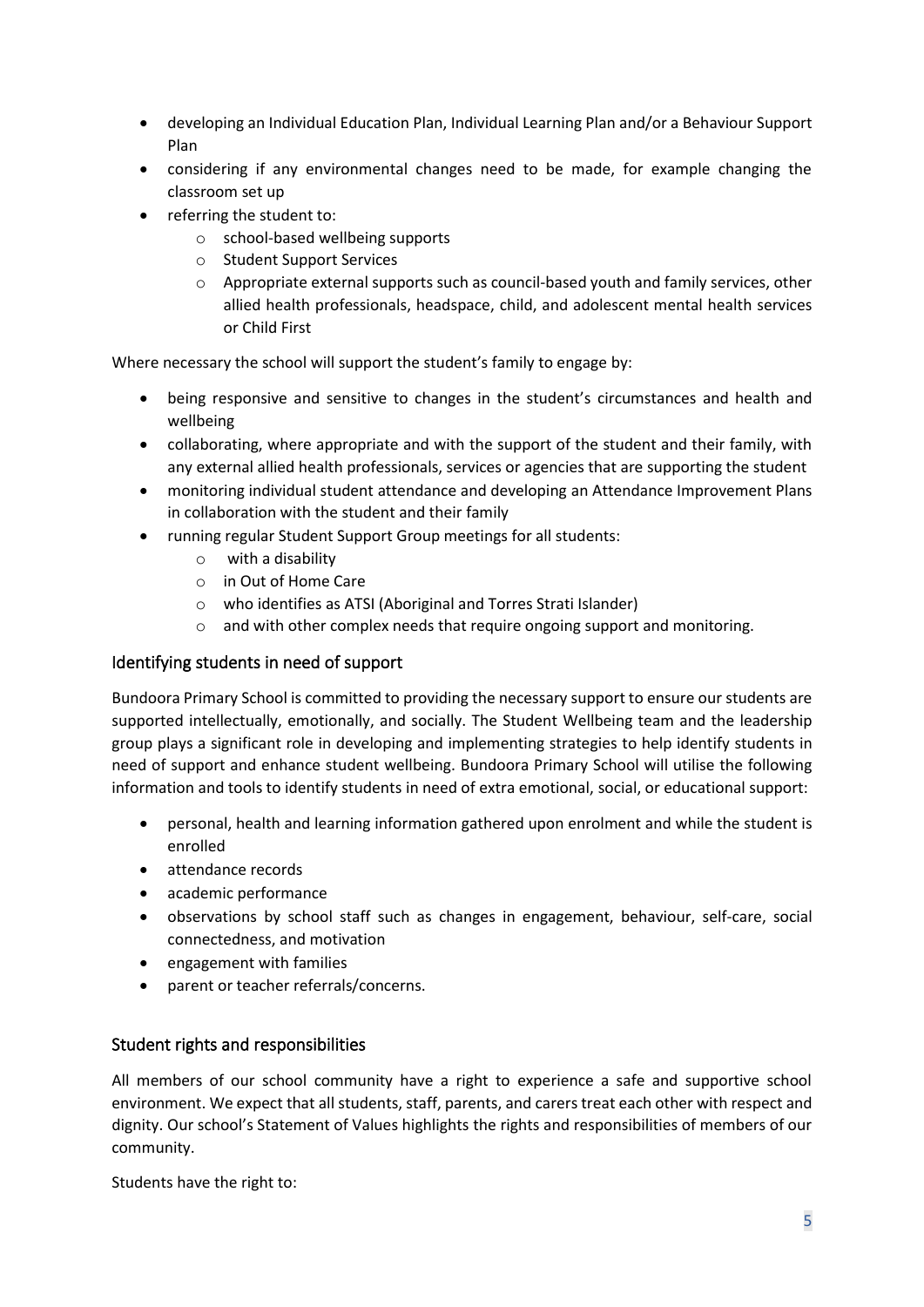- participate fully in their education
- feel safe, secure, and happy at school
- learn in an environment free from bullying, harassment, violence, discrimination, or intimidation
- express their ideas, feelings, and concerns.

Students have the responsibility to:

- participate fully in their educational program
- display positive behaviours that demonstrate respect for themselves, their peers, their teachers, and members of the school community
- respect the right of others to learn.

Parents and students who may have a complaint or concern about something that has happened at school are encouraged to speak to the student's classroom teacher or school leadership team.

#### Student behavioural expectations and management

Behavioural expectations of students, staff and families are grounded in our school's Statement of Values. Student bullying behaviour will be responded to consistently with Bundoora Primary School's Bullying policy.

When a student acts in breach of the behaviour standards of our school community, Bundoora Primary School will institute a staged response, consistent with the Department's policies on behaviour, discipline and student wellbeing and engagement. Where appropriate, parents will be informed about the inappropriate behaviour and the disciplinary action taken by teachers and other school staff.

Our school considers, explores, and implement positive and non-punitive interventions to support student behaviour before considering disciplinary measures such as detention, withdrawal of privileges or withdrawal from class.

Disciplinary measures may be used as part of a staged response to inappropriate behaviour in combination with other engagement and support strategies to ensure that factors that may have contributed to the student's behaviour are identified and addressed. Disciplinary measures at our school will be applied fairly and consistently. Students will always be provided with an opportunity to be heard.

Disciplinary measures that may be applied include:

- warning a student that their behaviour is inappropriate
- teacher controlled consequences such as moving a student in a classroom or other reasonable and proportionate responses to misbehaviour
- withdrawal of privileges
- referral to the leadership team.
- restorative practices
- behaviour support and intervention meetings
- suspension
- expulsion

Suspension, expulsion, and restrictive interventions are measures of last resort and may only be used in situations consistent with Department policy, available at: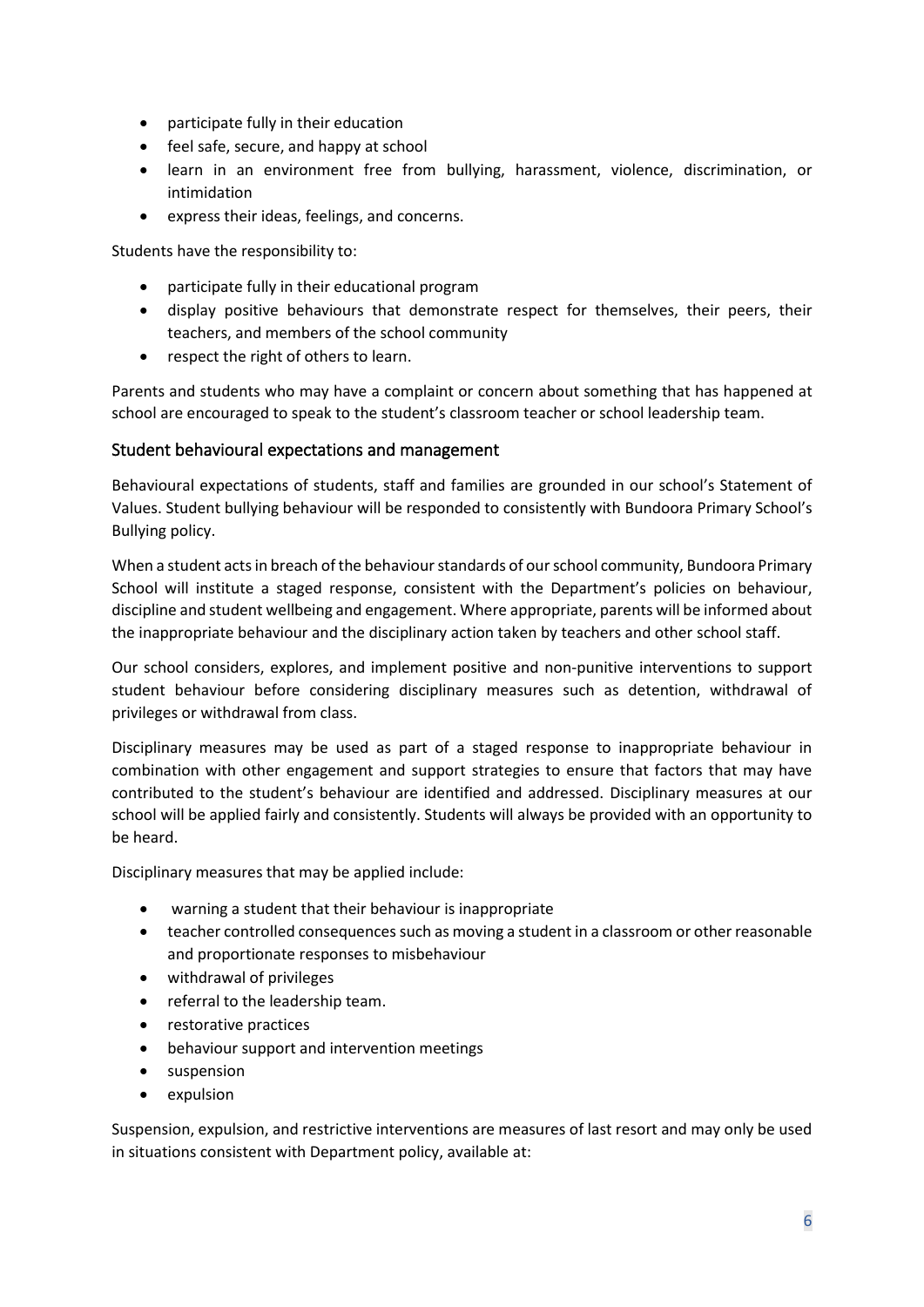- <https://www2.education.vic.gov.au/pal/suspensions/policy>
- <https://www2.education.vic.gov.au/pal/expulsions/policy>
- <https://www2.education.vic.gov.au/pal/restraint-seclusion/policy>

In line with Ministerial Order 1125, no student aged 8 or younger will be expelled without the approval of the Secretary of the Department of Education and Training.

The Principal of Bundoora Primary School is responsible for ensuring all suspensions and expulsions are recorded on CASES21.

Corporal punishment is prohibited in our school and will not be used in any circumstance.

#### Engaging with families

Bundoora Primary School values the input of parents and carers, and we will strive to support families to engage in their child's learning and build their capacity as active learners. We aim to be partners in learning with parents and carers in our school community.

We work hard to create successful partnerships with parents and carers by:

- ensuring that all parents have access to our school policies and procedures, available on our school website
- maintaining an open, respectful line of communication between parents and staff, supported by our Communicating with School Staff policy.
- providing parent volunteer opportunities so that families can contribute to school activities
- involving families in school decision making
- coordinating resources and services from the community for families
- including families in Student Support Groups and developing individual plans for students.

#### Evaluation

Bundoora Primary School's Wellbeing Team will collect data each year to understand the frequency and types of wellbeing issues that are experienced by our students so that we can measure the success or otherwise of our school-based strategies and identify emerging trends or needs.

Sources of data that will be assessed on an annual basis include:

- student survey data
- incidents data
- school reports
- parent survey
- case management
- CASES21, including attendance and absence data
- SOCS

Bundoora Primary School's leadership team will also regularly monitor available data dashboards to ensure any wellbeing or engagement issues are acted upon in a timely manner and any intervention occurs as soon as possible.

# **COMMUNICATION**

This policy along with all BPS policies will be communicated to our school community in the following ways